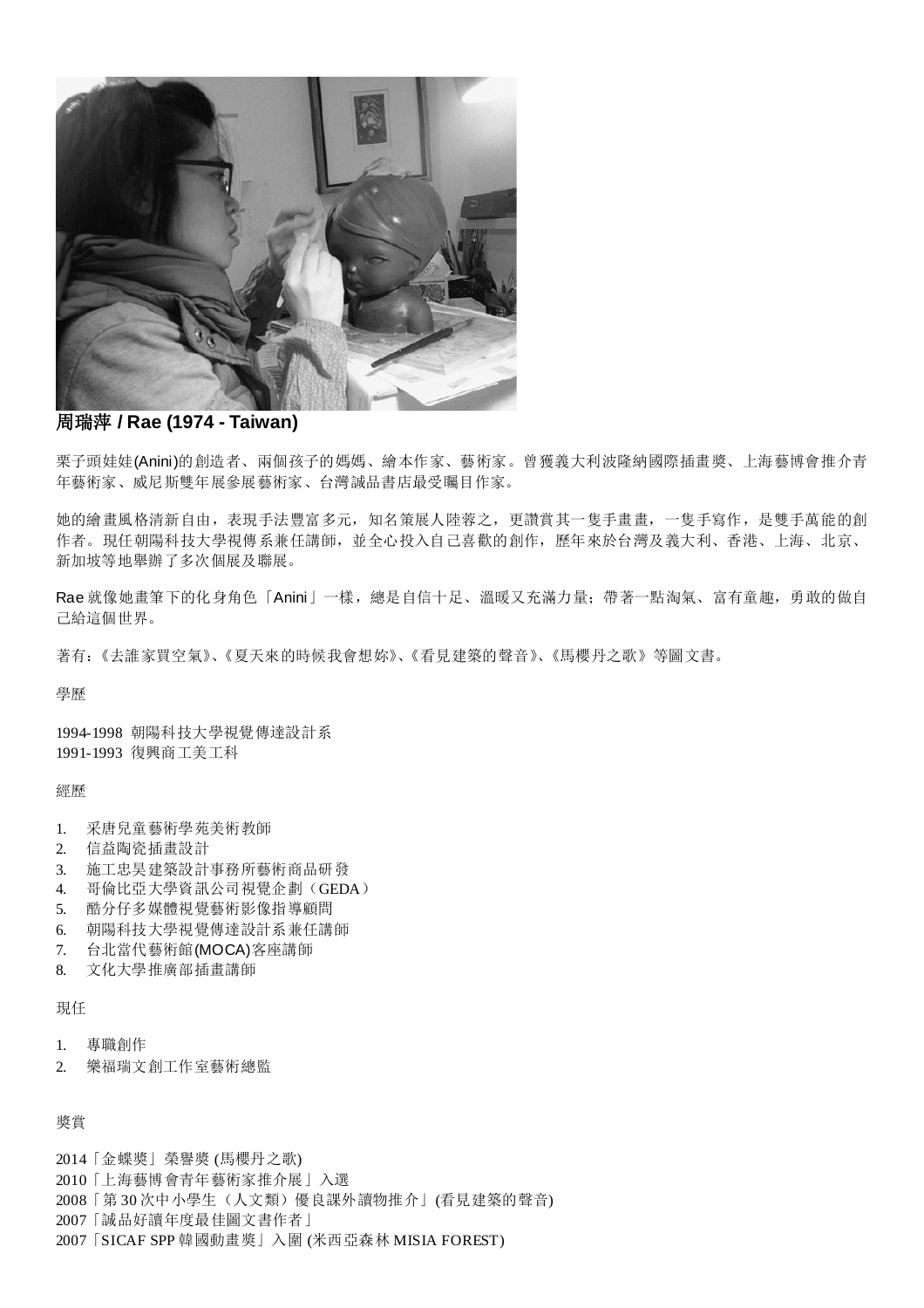「波隆那國際兒童書插畫展」入選 (Bologna Children's Book Fair) 「講義雜誌年度最佳插畫家獎」 「華文部落格大獎-年度最佳生命記錄部落格』入圍

### 個 展

「她最近不在家喔!」, 聯新藝文中心,桃園 「阿妮妮的冒險旅程」, 昇恆昌旗艦店,台北 「她最近不在家喔!」, WOW BRAVO & FUNKY RAP, 台北 「她最近不在家喔!」, 東家畫廊,台北 「夜的起跑點」,富葰藝術中心,澳門 2015 「Anini@捉迷藏」, 1910 Gallery, 桃園 「馬櫻丹之歌」,澳門旅遊塔,澳門 「馬櫻丹之歌──原作展」,新光三越,台中 「阿妮妮的殷商捉迷藏」,朝陽科技大學禮堂藝廊,台中 「台北國際當代藝術博覽會-生命樹」,喜來登飯店,台北 「和風交換的夢」,勤美術館,元華藝術空間,台中 「從彩虹那端走過來的女孩」,市長官邸藝文沙龍,台北 「面對世界的時候,同時我也背對著它。」,朝陽科技大學,台中 「Rae 周瑞萍個人創作展」,勤美誠品,台中 「結髮,結果。」,東家畫廊,台北 「來買空氣喔!」,火腿藝廊,台南 「波隆那國際插畫家作品展」,大葉大學,台中 「夏天來的時候我會想妳」裝置藝術展,誠品信義旗艦店,台北 「去誰家買空氣」銅版創作個展,沙湖壢藝術村,新竹 「我失去的時間‧周瑞萍(Rae)個展」,沙湖壢藝術村,新竹

### 聯 展

 「藝遊為境—遇見新竹新藝象」, 新竹市美術館,新竹 「台北國際當代藝術博覽會」, 台北喜來登大飯店,台北 「藝術登陸新加坡博覽會」,新加坡金沙酒店展覽會議廳地下 2 樓,新加坡 「火腿 未.成年」,火腿藝廊,高雄 2015 「高雄藝術博覽會」,駁二藝術特區,高雄 「大阪藝術博覽會」,大阪格蘭比亞飯店,大阪 2015 「福爾摩沙國際藝術博覽會」, 寒舍艾麗酒店, 台北 「台北國際當代藝術博覽會」, 台北喜來登大飯店,台北 2015 「彩虹路. 民族情——2015 北京公益書畫展」,民族文化宮, 北京 「高雄藝術博覽會」,高雄翰品酒店,高雄 2014 「彩虹路.中華情-2014 澳門公益書畫展」,澳門科學館會議廳,澳門 2014 「桃園國際動漫大展-動漫超美學. 顛覆印象」, 桃園展演中心, 桃園 2014 「新光三越——城市風景線空間插畫展」,信義新天地 A8 館, 台北; 天母店, 台北; 中山店, 台南 「台北國際當代藝術博覽會」, 台北晶華酒店,台北 「台南藝術博覽會」, 台南大億麗緻酒店,台南 「春意正濃──12 位女性藝術家聯展」, 意識畫廊,台北 「Art Apart Fair Singapore」,新加坡皮克林賓樂雅酒店,新加坡 「浙江省酒店藝術博覽會」,浙江世貿君瀾大飯店,杭州 「上海城市藝術博覽會.秋」,上海衡山路十二號豪華精選酒店,上海 2013 「高雄藝術博覽會」, 駁二藝術特區 (C4 倉庫), 高雄 「台中藝術博覽會」,金典酒店,台中 「亞州當代藝術展 」,JW 萬豪酒店,香港 「台北國際藝術博覽會」,喜來登大飯店,台北 「台南藝術博覽會」, 台南大億麗緻酒店,台南 2013 「百視可樂 --- 第一屆朝陽視傳系系友聯展」, 朝陽科技大學, 台中 「玩商潮×來殷的」,周瑞萍、何思芃雙個展,市長官邸藝文沙龍,台北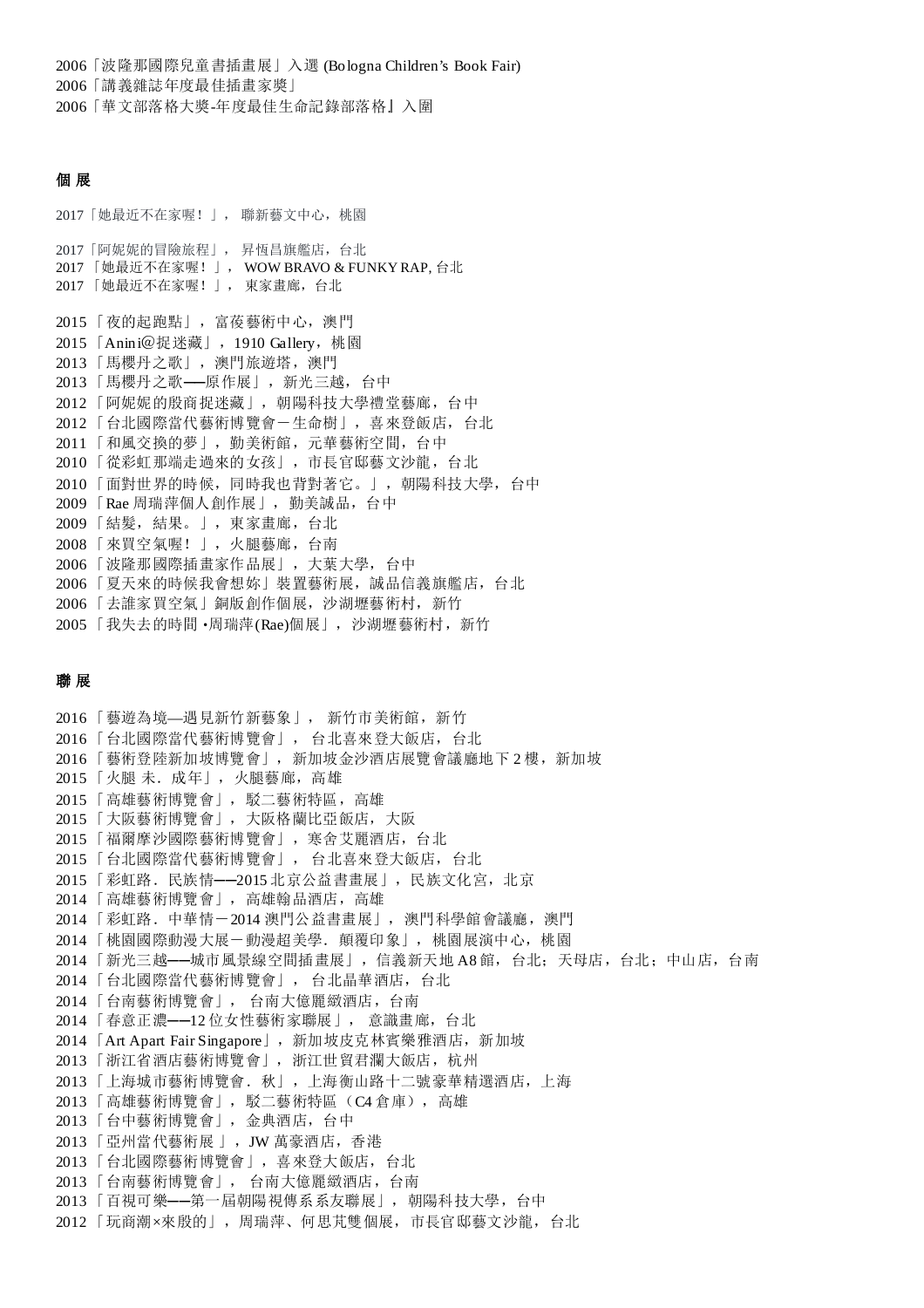- 2012 「街大歡囍——中山印象秋樂祭 · 當代文創嘉年華」, SART Tattoo.design, 台北
- 2012 「與青春有約」插畫聯展,新光三越台北站前店,台北
- 2012 「台中藝術博覽會」,長榮桂冠酒店,台中
- 2012 「台北國際藝術博覽會」,喜來登大飯店,台北
- 2012 「Fantasy 原創靈魂」插畫達人聯合展覽,新驛旅店,台北
- 2012 「三采插畫市集」,台北書展交流貿易平台,台北世貿中心,台北
- 2012 「黃色 3 號-朝陽科技大學視覺傳達設計系教師聯展 」,台中市立港區 藝術中心, 台中
- 2011 「高雄設計節––台灣原創插畫聯展 / 城市心樂園」,駁二藝術特區, 高雄
- 2011 「跟著我一起去旅行吧! --美術館裡的遊山玩水」, 屏東美術館, 屏東
- 2011 「高雄原創插畫聯」,火腿設計師藝廊,高雄
- 2011 「情稚單位→偏版畫」,乙皮畫廊,花蓮
- 2011「第五十四屆威尼斯雙年展平行展覽:未來通行證一從亞洲到全球」,曼吉利瓦馬拉那宮,威尼斯; 鹿特丹世界博 物館, 鹿特丹; 國立台灣美術館, 台中; 北京今日美術館, 北京
- 2011 「台北國際當代藝術博覽會」,王朝大酒店,台北
- 2011 「AHAF 亞洲頂級畫廊酒店藝術畫展」,文華東方酒店,香港
- 2010 「第十四屆上海藝術博覽會-青年藝術家推介展」,世貿商城,上海
- 2010 「愛想像. 超奇域——波隆納國際插畫精選展」,駁二藝術特區 C5 倉庫,高雄
- 2010 「手指尖的異次元──dpi 國際插畫聯展」,華山藝術園區,台北
- 2010 「台北國際當代藝術博覽會」,王朝大酒店,台北
- 2009 「動漫美學雙年展」,今日美術館,北京
- 2009 「美麗心境界––台灣入選插畫家二十年回顧」, 波隆納國際童書展台灣館, 波隆那
- 2009 「台灣國際插畫展」,華山藝術園區‧烏梅酒場,台北
- 2009 「森呼吸––Rae × Cassie 聯展」,米克諾斯,台北
- 2008 「紐約國際授權展──創意臺灣.美麗希望」,曼哈頓賈維茨會議中心,紐約
- 2007 「奇幻東方小美人」, 波隆納國際童書展台灣館, 波隆那
- 2007 「椅子──繪本積木插畫創作聯展」,米克諾斯,台北
- 2007 「當代原創動漫革命藝術展」,新光三越,台中
- 2007 「倫敦品牌授權展」,倫敦奧林匹亞展覽中心,倫敦
- 2007 「第十五屆台北國際書展-波隆那六人插畫原作展」,世貿三館, 台北
- 2007 「 I AM KAKA! 彩繪夢想一卡卡公仔展」, Pixie, 台北
- 2006 「波隆那國際插畫家作品展」,大葉大學台中推廣教育中心,台中
- 2006 「互動版畫十人展」,沙湖壢藝術村,新竹
- 2006 「原創動漫新美學」,上海當代藝術館,上海
- 2006 「第二屆中國國際動漫展」, 杭州市國際會展中心, 杭州
- 2006 「義大利波隆那插畫入選作品日本巡迴展」,板橋區立美術館,東京都; 西宮市大谷紀念美術館,兵庫縣; 四日 市市立博物館,三重縣; 七尾美術館,石川縣;長島美術館,鹿兒島

插畫作品選錄

- 2010.02 【世界妙妙】- 天下雜誌
- 2009.09 【學務精實之旅】- 國立臺灣大學學務處
- 2009.09 【2009 生活魔法書】- 國立臺灣大學出版中心
- 2009.03 【波隆納童繪 2 重奏】- dpi
- 2008.12 【椰林七號‧給臺大的 80 封情書】- 國立臺灣大學學務處
- 2008.12 【不是長頸鹿】- 向上社會福利基金會
- 2008.12 【2009 Schedule Book】- 今周刊
- 2008.09 【2008 生活魔法書】- 國立臺灣大學出版中心
- 2008.01 【Vol.01 Design Stars Boulevard】- dpi
- 2007.09 【跟雲門去流浪】- 大塊文化
- 2007.09 【2008 案曆│台灣繪本的異想世界】- 光華畫報雜誌社
- 2007.05 【我最喜愛的中國神話】- 小天下
- 2007.02 【認識工具】- 華人出版
- 2007.01 【誰出較聰明?】- 法鼓文化 (榮獲行政院新聞局第 27 次中小學生優良課外讀物推介)
- 2006.11 【我家有個風火輪】- 天下雜誌
- 2006.10 【跟大海玩遊戲的螃蟹】- 東西出版
- 2004.04 【演好你自己的偶像劇】- 華人版圖
- 2003.11 【花季你還在等我嗎?】- 小知堂
- 2003.08 【藏在澎湖的夢】- 幾何文化
- 2002.11 【寂寞的戀人】- 幾何文化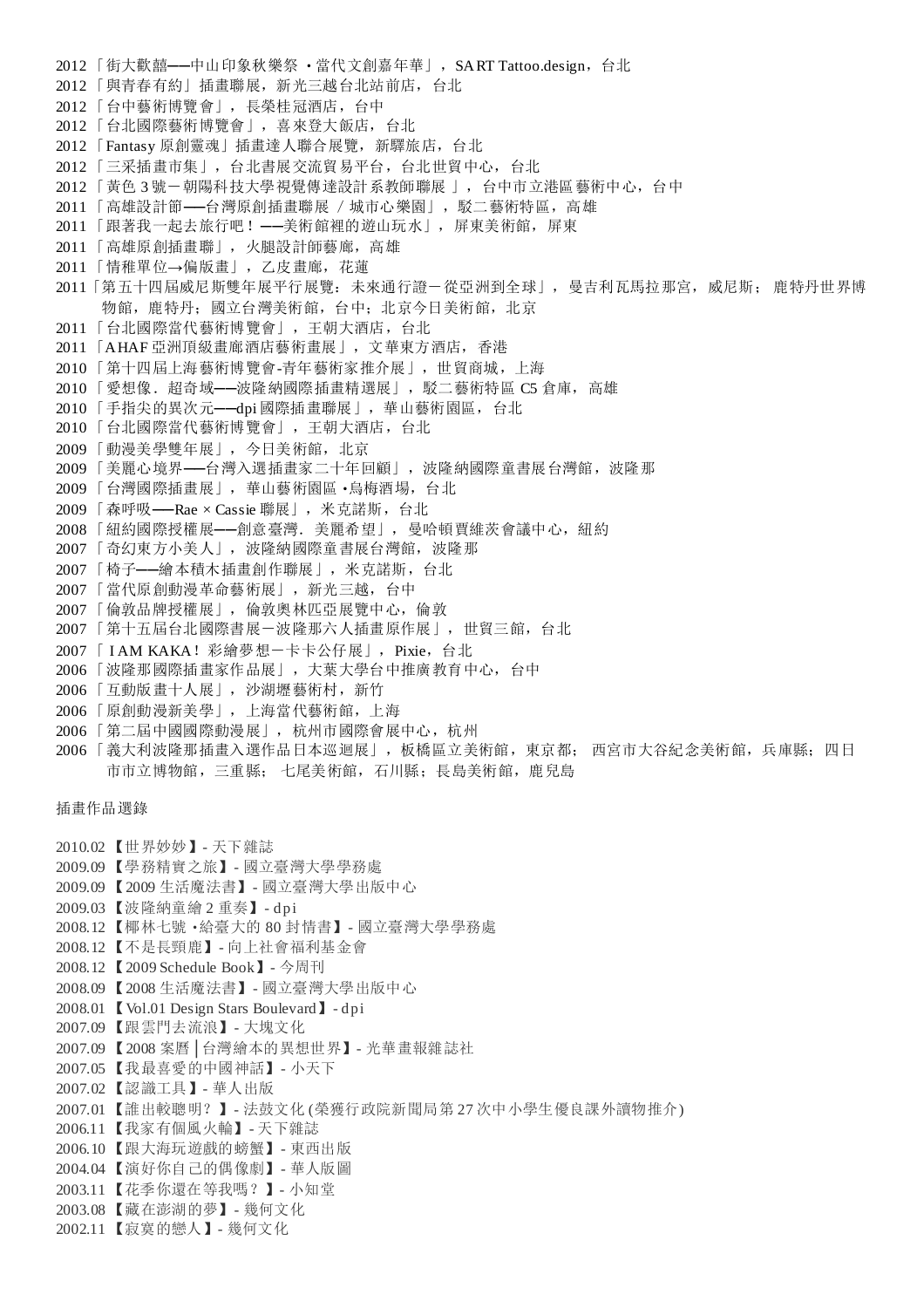# **Rae (1974-Taiwan)**

Creator of Anini, Mother of two children, Artist. Awarded the International Illustration Prize of Bologna (Italy), Rae is also known as the Recommended Artist at the Shanghai Art Fair and the Venice Biennale, as well as the most intriguing writer of the Elite Bookstore in Taiwan.

With a refreshing style, Rae's diverse artworks express a sense of freedom. The renowned artist, Victoria Lu, presents Rae as an artist who is the best at both painting and writing. Rae's artworks have been in exhibitions in Taiwan, Italy, Hong Kong, Shanghai and Beijing. She also teaches at the Department of Visual Communication Design at the Chaoyang University of Technology. Currently, she is working on the both fields of illustration and fine arts.

Rae is like her very own created character, Anini, who is always confident, warm, and full of energy. She is curious and playful, and never hesitates for adventures and for being herself.

Publications: Where to Buy the Air, I will Miss you When Summer Comes, "See" the Voice of Architecture, Song of Lantana.

# **Selected Solo Exhibitions**

2017「Anini's Homestay Program!」, Landseed Art Center,Taoyuan 2017「Anini's Adventure」, EVERRICH,Taipei 2017 「Anini's Homestay Program!」, WOW BRAVO & FUNKY RAP, Taipei

2017 「Anini's Homestay Program!」, Boss Gallery,Taipei

2015 Night's Starting Point, Flugent Art Gallery, Macau

2015 Anini@Hide and Go Seek, 1910 Gallery, Taoyuan

 Song of Lantana, Macau Tower, Macau Song of Lantana, Shin Kong Mitsukoshi, Taichung Anini's Hide and Seek with Yin Shang, Hall Art Gallery, CYUT, Taichung The Tree of Life, Sheraton Grande Taipei Hotel, Taipei 2011 Exchanging Dreams with the Wind, CMP Block Museum of Arts, AuDot Art Space, Taichung<br>2010 She Came from the Rainbow. The Mayor's Residence Arts Salon, Taipei She Came from the Rainbow, The Mayor's Residence Arts Salon, Taipei A Whole World, Far Away, Absent, All but Trees, Yellow Box, CYUT, Taichung Rae Solo Exhibition, Park Lane by CMP, Taichung 2009 Bearing Fruit, Intertwined, Boss Gallery, Taipei Buy Fresh Air! Ham Gallery, Tainan Bologna Children's Book Fair Selected Illustrator – Rae Solo Exhibition, Da-Yeh University, Taichung I Miss You in Summer, Installation Art Exhibition, Eslite Bookstore, Taipei Where to Buy the Air, Safulak Art Gallery, Hsinchu The Time I Lost, Safulak Art Gallery, Hsinchu

## **Group Exhibitions**

2016x Young Art Taipei, Sheraton Grande Taipei Hotel, Taipei Art Stage Singapore, Sands Expo and Convention Centre Level B2, Singapore Stay Young Go Arting, Ham Gallery, Kaohsiung Art Kaohsiung, The Pier-2 Art Center, Kaohsiung Art Osaka, Hotel Granvia Osaka, Osaka Formosa Art Show, Humble House Taipei, Taipei Young Art Taipei, Sheraton Grande Taipei Hotel, Taipei Beijing Public Welfare Calligraphy and Painting Exhibition, The Cultural Palace of Nationalities, **Beijing**  Art Kaohsiung, Chateau de Chine Hotel, Kaohsiung Macao Public Welfare Calligraphy and Painting Exhibition, Macao Science Center, Macao